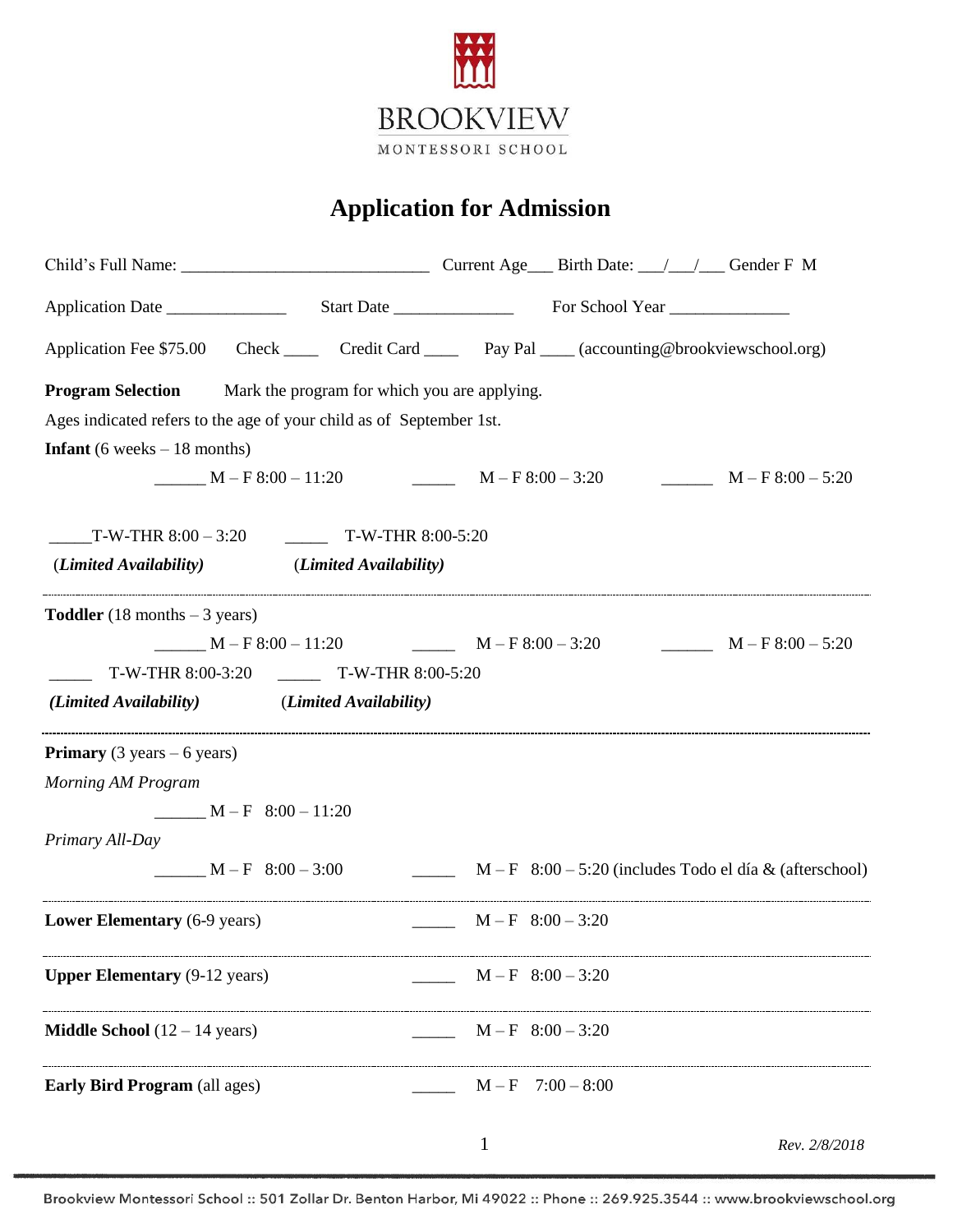## **Family and Contact Information**

| Primary Contact: Parent/Guardian 1                                                        | Parent/Guardian 2                     |
|-------------------------------------------------------------------------------------------|---------------------------------------|
| Name                                                                                      |                                       |
|                                                                                           | Home Address                          |
| City                                                                                      | City                                  |
| State                                                                                     | $\frac{1}{2}$ Zip<br>$\overline{Zip}$ |
|                                                                                           |                                       |
| Cell Phone                                                                                | Cell Phone                            |
| Employer<br><u> 2000 - Jan Alexander (h. 1888).</u><br>1900 - Johann Alexander (h. 1800). |                                       |
| Work Phone                                                                                |                                       |
| Email                                                                                     | Email                                 |
|                                                                                           |                                       |

## Please identify any special characters within your email address, such as hyphens or underscores, in parenthesis.

Please list members of the child's household:

| Sibling's Name                   |                                                      | Age | Present School                                                                                                |       |
|----------------------------------|------------------------------------------------------|-----|---------------------------------------------------------------------------------------------------------------|-------|
|                                  |                                                      |     |                                                                                                               |       |
|                                  |                                                      |     |                                                                                                               |       |
|                                  | Family Status (Please Check All That Apply)          |     |                                                                                                               |       |
| and the control of the con-      | Parents/Guardians Married                            |     | Single Parent/Guardian                                                                                        |       |
| and the company of the           | Parents/Guardians Separated                          |     | A Parent/Guardian is Deceased                                                                                 |       |
| <u> 1989 - Johann Barnett, f</u> | Parent/Guardian 1 Remarried                          |     | Parent/Guardian 2 is Remarried<br>$\sim$ 100 $\sim$                                                           |       |
| and the company of the           | Was the Student Adopted?                             |     | Date                                                                                                          |       |
|                                  |                                                      |     |                                                                                                               |       |
| Name                             |                                                      |     | Names of family members who currently attend or have attended Brookview Montessori School<br>Program Attended | Dates |
|                                  | <u> 1980 - Johann Stoff, Amerikaansk politiker (</u> |     |                                                                                                               |       |
|                                  |                                                      |     |                                                                                                               |       |
|                                  |                                                      |     |                                                                                                               |       |
|                                  |                                                      |     |                                                                                                               |       |
|                                  | Your Child's Previous School                         |     |                                                                                                               |       |
| School Address                   |                                                      |     |                                                                                                               | Phone |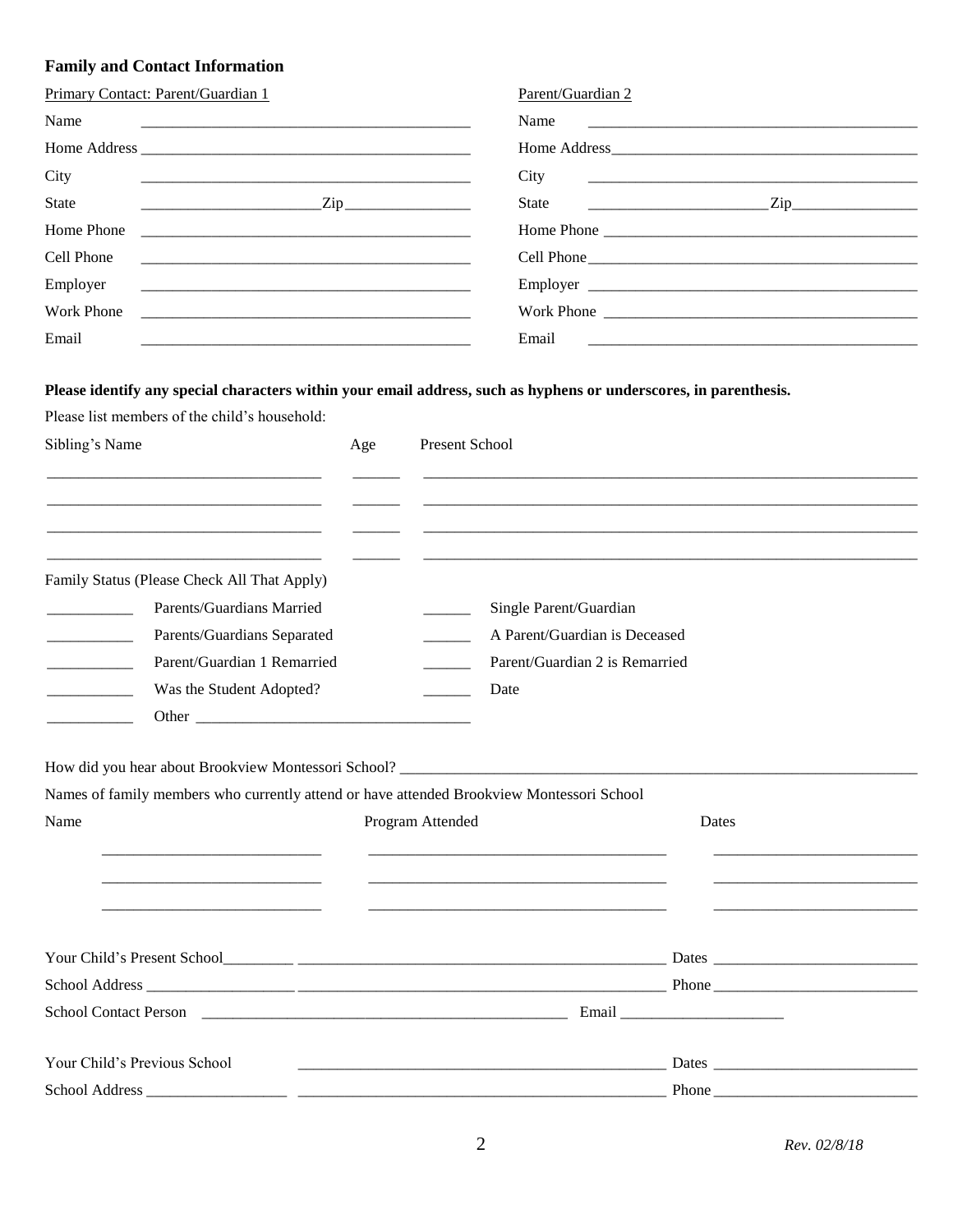What is it about Brookview Montessori School that appeals to you? Why do you think this school is a good fit for your child?

What would you most like to see your child accomplish at Brookview Montessori School over the next few years?

Imagine that your child is about to graduate from Brookview's Middle School and everything in her/his development and education turned out better than you hoped. What characteristics and values would she/he have? How do you see Brookview Montessori School facilitating these goals?

Does your child have any special interests, hobbies, sports ability, artistic ability, or unusual talents?

Please describe your child's social relationships with adults and other children.

Has your child had any special tutoring or enrichment classes during the past two years? If so, in what areas?